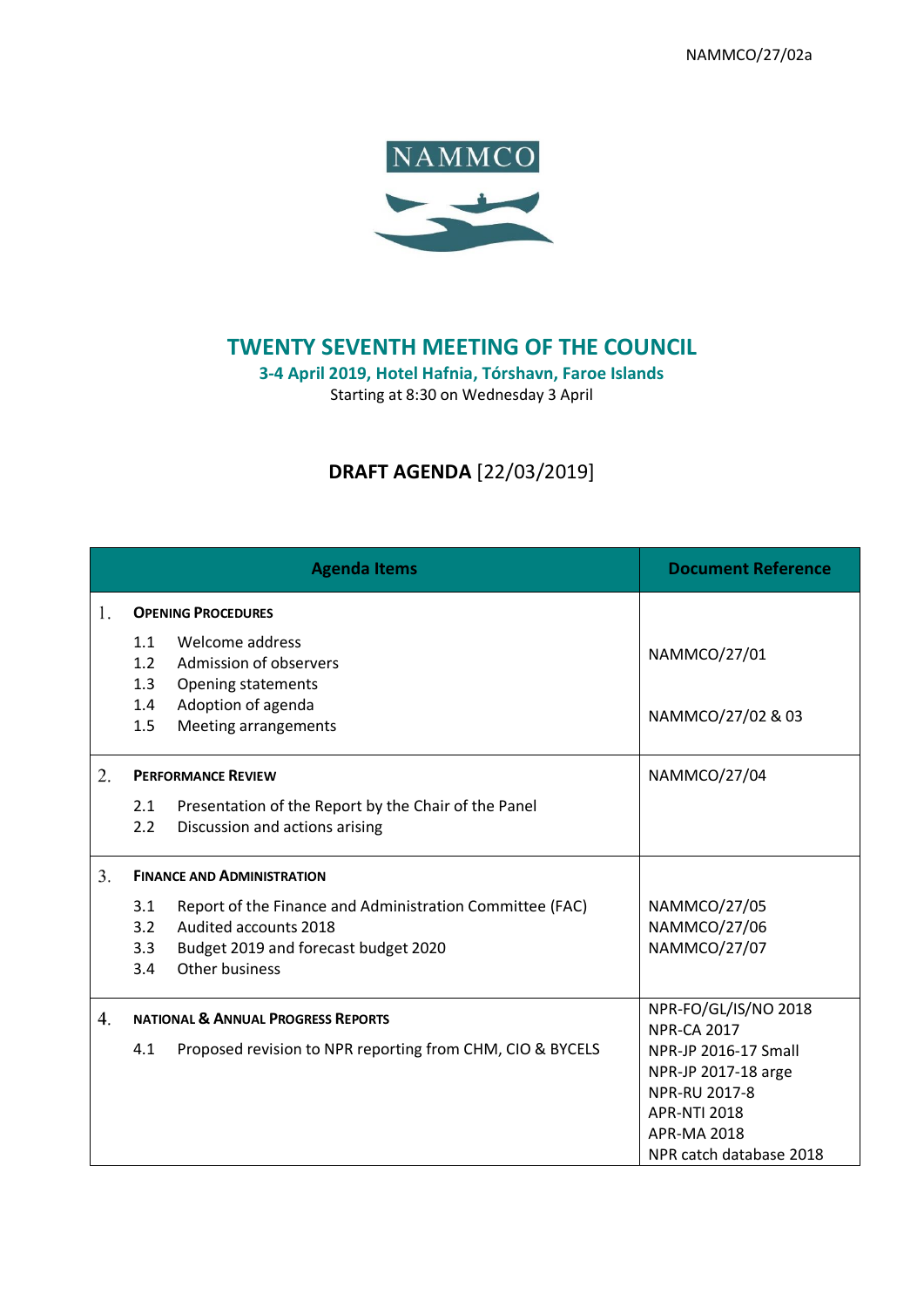| 5.  | <b>SCIENTIFIC COMMITTEE (SC)</b>                                                                                                                                                                                                                                                                  |  | <b>NAMMCO/27/08</b> |
|-----|---------------------------------------------------------------------------------------------------------------------------------------------------------------------------------------------------------------------------------------------------------------------------------------------------|--|---------------------|
|     | 5.1<br>Report of the Scientific Committee<br>Overall work in 2018<br>5.1.1<br>5.1.2<br>Cooperation with other organisations<br>Proposed workplan for 2019-2020<br>5.1.3<br>Other business<br>5.1.4<br>Adoption of priorities and workplan for the SC in 2019-2020<br>5.2<br>5.3<br>Other business |  |                     |
| 6.  | <b>COMMITTEE ON HUNTING METHODS (CHM)</b>                                                                                                                                                                                                                                                         |  | NAMMCO/27/09        |
|     | Report of the Committee on Hunting Methods<br>6.1<br>6.2<br>Adoption of workplan<br>Other business<br>6.3                                                                                                                                                                                         |  |                     |
| 7.  | <b>COMMITTEE ON INSPECTION AND OBSERVATION (CIO)</b>                                                                                                                                                                                                                                              |  | NAMMCO/27/10 & 11   |
|     | 7.1<br>Report of the Committee on Inspection and Observation<br>The joint NAMMCO Control Scheme<br>7.2<br>7.2.1<br>Review of the Implementation<br>Observation activities in 2019<br>7.2.2<br>Adoption of workplan<br>7.3<br>Other business<br>7.4                                                |  |                     |
| 8.  | <b>WORKING GROUP ON BY-CATCH, ENTANGLEMENTS AND LIVE STRANDINGS</b>                                                                                                                                                                                                                               |  | NAMMCO/27/12        |
|     | (BYCELS)                                                                                                                                                                                                                                                                                          |  |                     |
|     | 8.1<br>Report of the Working Group on By-Catch, Entanglements and<br>Live Strandings<br>Adoption of workplan<br>8.2<br>Other business<br>8.3                                                                                                                                                      |  |                     |
| 9.  | <b>JOINT MANAGEMENT COMMITTEES (JMC)</b>                                                                                                                                                                                                                                                          |  | NAMMCO/27/13        |
|     | 9.1<br>Report of the Joint meeting of the Management Committees<br>Other business<br>9.2                                                                                                                                                                                                          |  |                     |
| 10. | <b>MANAGEMENT COMMITTEE FOR CETACEANS (MCC)</b>                                                                                                                                                                                                                                                   |  | NAMMCO/27/14        |
|     | 10.1 Report of the Management Committee for Cetaceans<br>10.2 Other business                                                                                                                                                                                                                      |  |                     |
|     | 11. MANAGEMENT COMMITTEE FOR SEALS AND WALRUSES (MCSW)                                                                                                                                                                                                                                            |  | NAMMCO/27/15        |
|     | Report of the Management Committee for Seals and Walrus<br>11.1<br>11.2 Update on EU seal ban and Inuit exemption<br>11.2.1 Greenland<br>11.2.2 Canada/Nunavut<br>11.3 Other business                                                                                                             |  |                     |